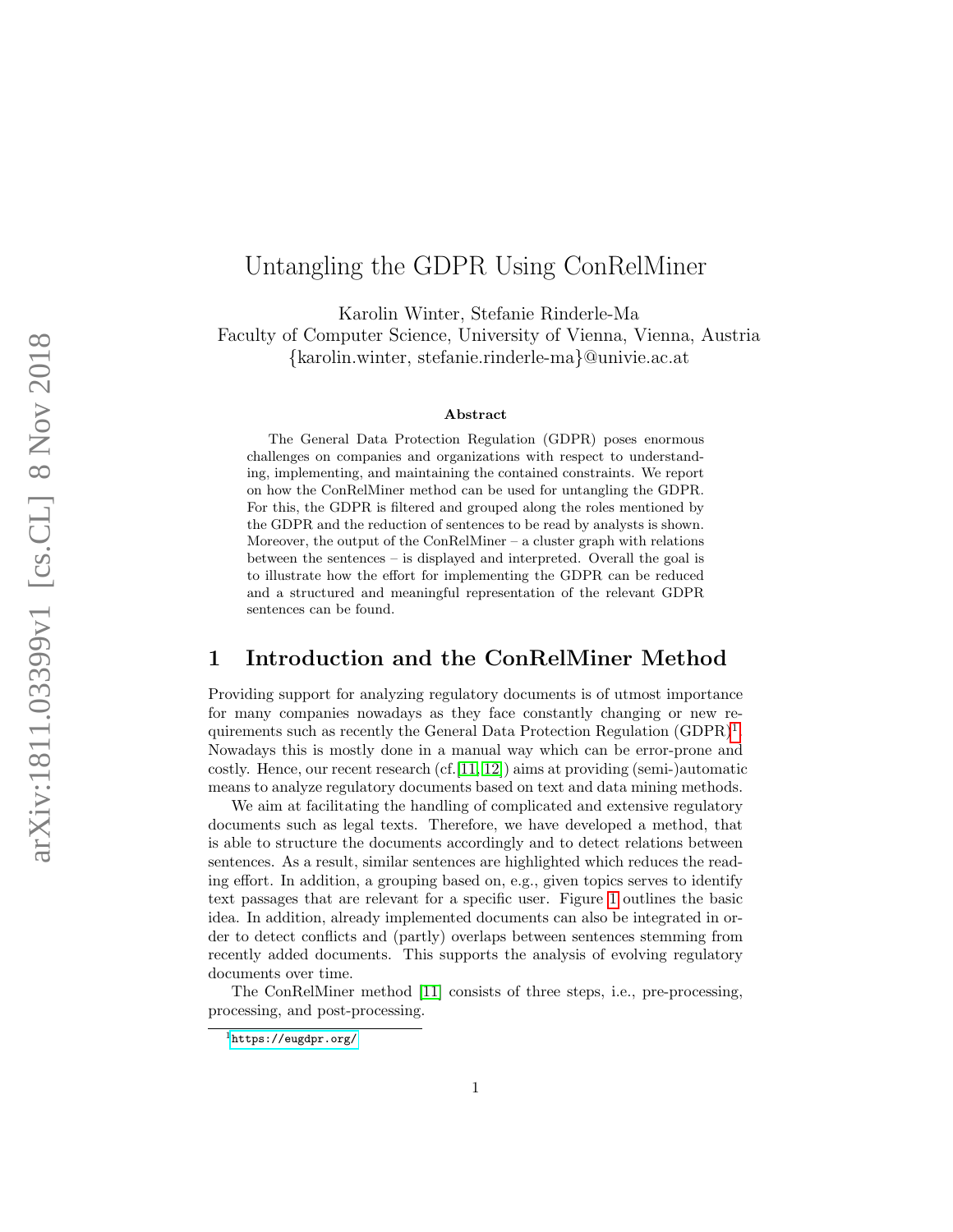

<span id="page-1-0"></span>Figure 1: Extraction and Grouping of Constraints from Regulatory Documents

The pre-processing step contains typical steps such as stemming and removal of stopwords. Novel is the fragmentation of the documents as described in [\[12\]](#page-6-1) where documents can be split along a certain semantics, e.g., paragraphs. As shown in [\[12\]](#page-6-1) this already enables a characterization of the documents, i.e., it can be derived which paragraph is associated with which theme or topic. Then the sentences that contain constraints are filtered out by using signal words.

The processing step employs techniques from text mining [\[2\]](#page-5-0) and Natural Language Processing (NLP) [\[9\]](#page-5-1), but also comprises novel concepts such as grouping sentences along topics and determining relations between the sentences based on their similarity. The grouping of sentences, resp. constraints can be customized individually depending on the type or size of the documents as well as additionally available information. In particular, a user can chose from three different methods. The first method uses term frequencies, whereas the second one exploits the structure of sentences and the third enables the integration of domain knowledge. Currently supported relations are "redundant", "subsumed", and "conflicting". For relations "redundant" and "subsumed" the related constraints can be viewed together and merged where applicable. Conflicting constraints can be also of interest, for example, if constraints contradict corresponding constraints in previous versions.

The result of the ConRelMiner method is a graph, which reflects the ordering by topics. In addition, sentences (the nodes of the graph) can be connected by edges describing the relations between them. Sentences can be "redundant" (marked green in the first figure, labeled with r in the graph), "subsumed" (orange, resp. s) or can be "conflicting" (red, resp. c).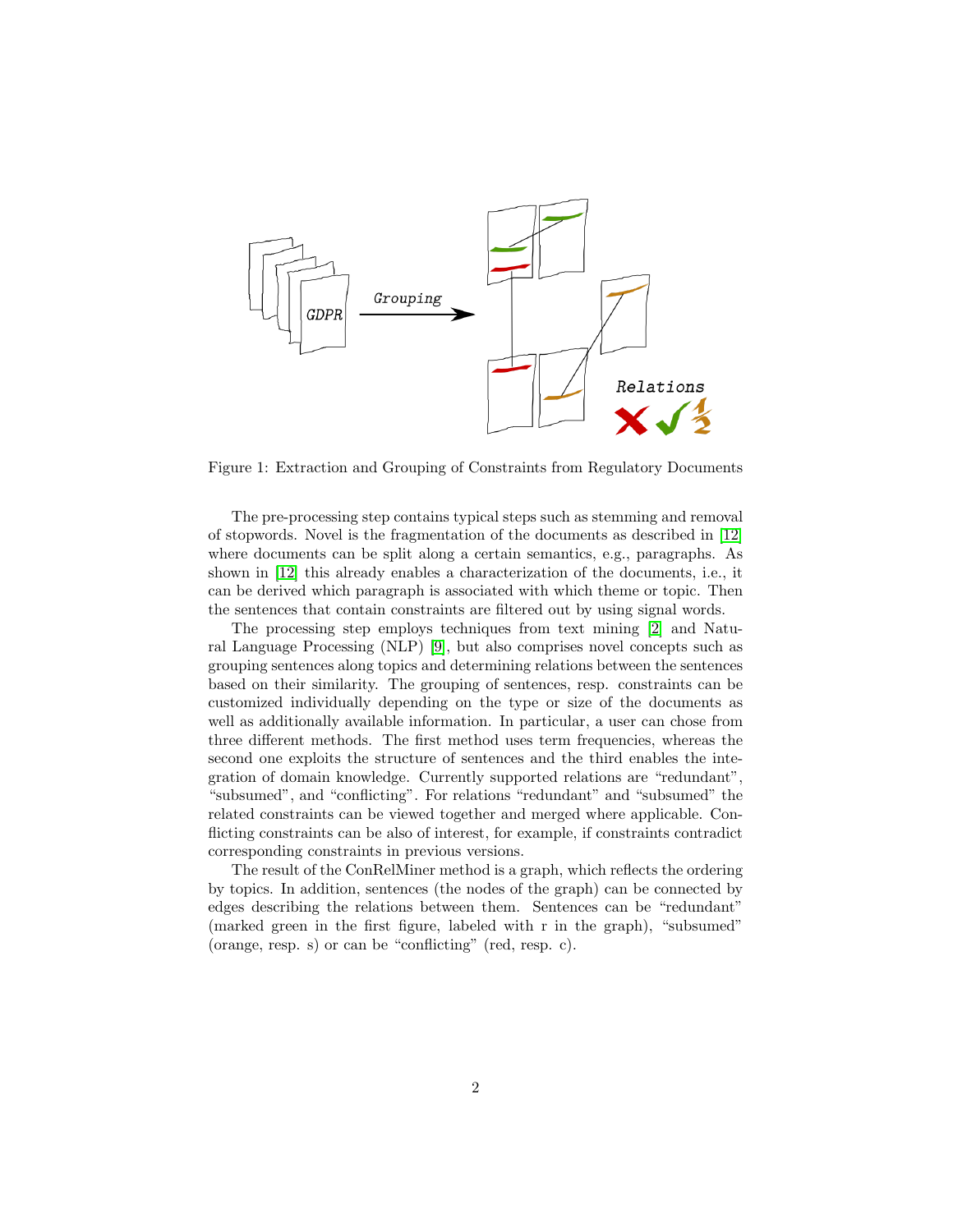

<span id="page-2-0"></span>Figure 2: Grouping GDPR Constraints Along Target Groups

### 2 Application to GDPR

A currently very important regulation is the GDPR. This legislation consist of 88 pages and is therefore quite extensive; however, citizens should know their rights regarding data privacy. Besides citizens, companies might also be interested in their duties regarding data privacy of customers. But not every paragraph is equally important for these distinct target groups. For example, the GDPR contains instructions how member states have to enact and adapt this law. These parts of the GDPR might be less relevant for companies or citizens. When applying the presented method, a filtering and grouping based on topics is possible which enables the direct detection of relevant passages for each target group. In this case, we have performed a grouping based on the words "member state" (162), "natural person" (55), "data subject" (152), "personal data" (87) and "controller" (72), inspired by the roles mentioned in [\[4\]](#page-5-2). The number in brackets corresponds to the number of sentences we received. An overview of these results is illustrated by Fig. [2.](#page-2-0)

299 sentences did not contain any of the given words and were therefore categorized as "undefined". This sums up to 827 sentences. The ones that are relevant for citizens, i.e., those containing the words "natural person", "data subject" and "personal data" are altogether 294 sentences. Including the noncategorized sentences reduces the amount of sentences that need to be read from 827 to just 593, which corresponds to a reduction by approximately 28%. Assume that one is interested in what a company's controller needs to take care of. Without considering "undefined" sentences, only 72 sentences need to be evaluated, resulting in a reduction of 91%. If the "undefined" ones are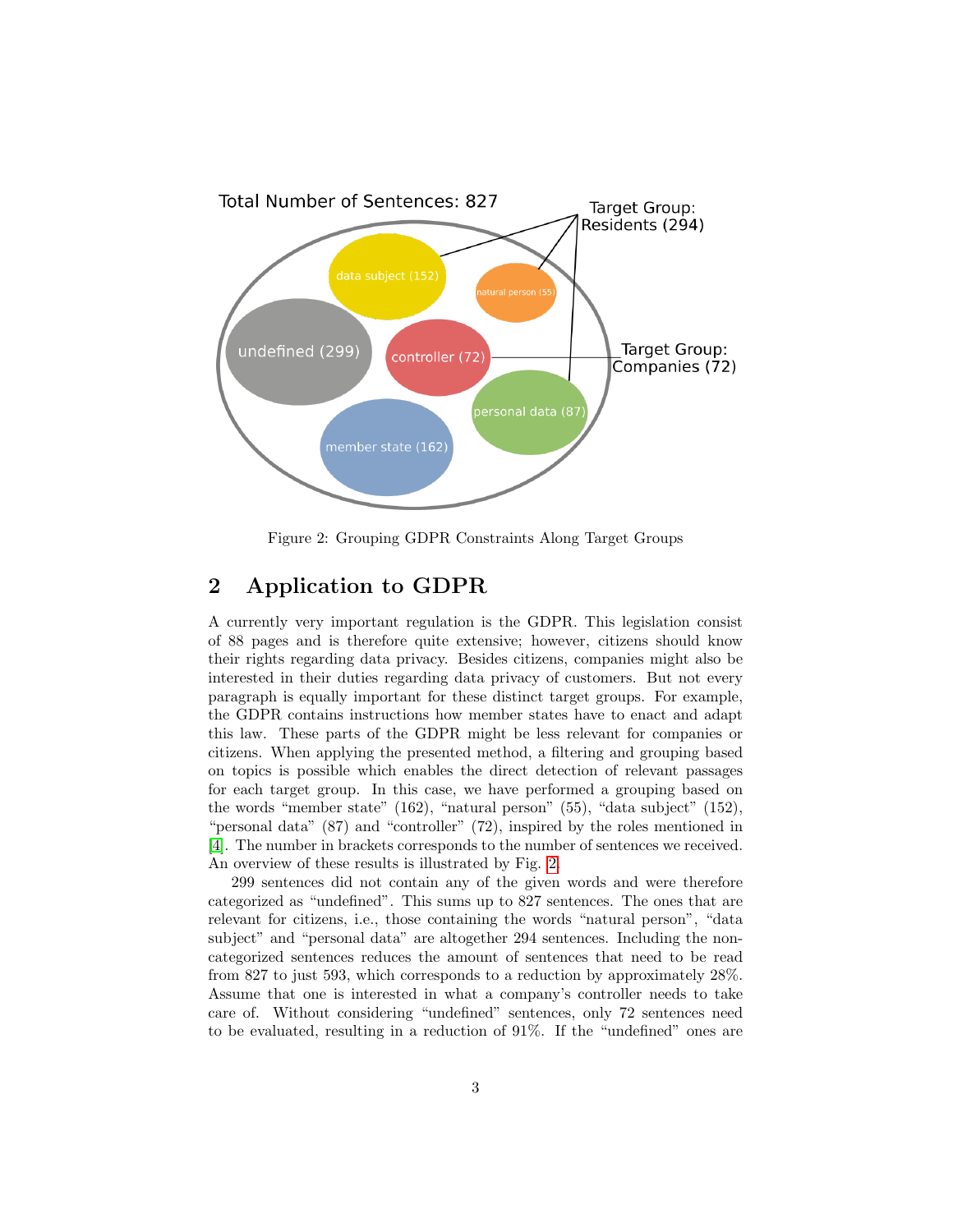

<span id="page-3-0"></span>Figure 3: Reductions by Target Group

considered 371 sentences have to be reviewed, still resulting in a reduction of 55%. The highest reduction of 93% can be achieved for target group "natural person" without "undefined " and 57% with "undefined". Note that taking "undefined" into account for one target group is a maximum assumption in the sense that all "undefined" constraints actually belong to exactly this target group. Figure [3](#page-3-0) summarizes all reduction times.

To explain this in more detail consider the following sentences from the GDPR:

- Where personal data are processed for the purposes of direct marketing, the data subject should have the right to object to such processing, including profiling to the extent that it is related to such direct marketing, whether with regard to initial or further processing, at any time and free of charge.
- Where personal data are processed for direct marketing purposes, the data subject shall have the right to object at any time to processing of personal data concerning him or her for such marketing, which includes profiling to the extent that it is related to such direct marketing.

These are displayed as redundant sentences in the output graph and can therefore be handled at once. Reading the document in a chronological order, the first sentence would be on page 13, the second on page 45. It might be difficult to recognize that these are redundant sentences.

Grouping the GDPR as explained before results in the graph displayed schematically in Fig. [4.](#page-4-0)

Determining the relations between the constraints does not directly reduce the number of sentences that need to be read, but facilitates the implementation and maintenance of regulatory packages such as the GDPR.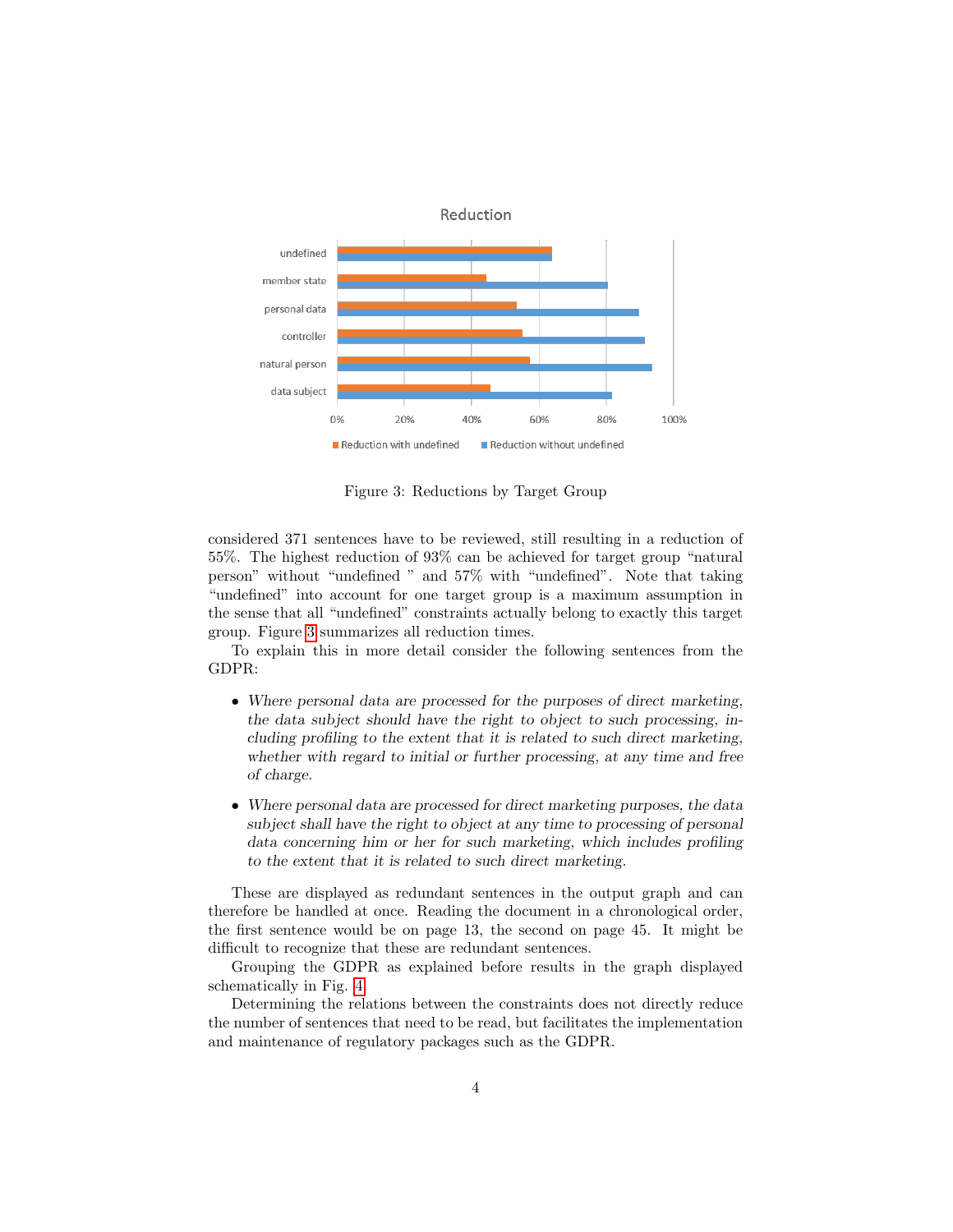

<span id="page-4-0"></span>Figure 4: GDPR Analysis: Constraints and their Relations

## 3 Related Work

Extracting knowledge from text is a broad and highly regarded task in science and practice. One distinction is the type of text or documents that is analyzed. It ranges from social media texts, e.g., [\[1\]](#page-5-3) over regulatory documents, e.g., [\[3,](#page-5-4) [6,](#page-5-5) [11,](#page-6-0) [12\]](#page-6-1) and business process descriptions, e.g., [\[7,](#page-5-6) [8,](#page-5-7) [10\]](#page-5-8) to historic text analysis as in digital humanities, e.g., [\[5\]](#page-5-9).

Only few approaches target at digitalizing the GPDR such as [\[4\]](#page-5-2): here the GDPR is formalized in terms of a declarative notion, the so called DCR graphs.

### 4 Future Challenges

For future work we target to provide our tool as a web service. The input are the regulatory documents. During the application of the ConRelMiner the user can set different parameters for pre-processing and choose between different methods for the processing. This is particularly helpful if users already have some (domain) knowledge about the regulatory documents at hand (e.g., which additional information can be used). However, the ConRelMiner can be also applied without any prior knowledge and without any interaction: just input some documents and receive the filtered and grouped set of constraints, together with their relations.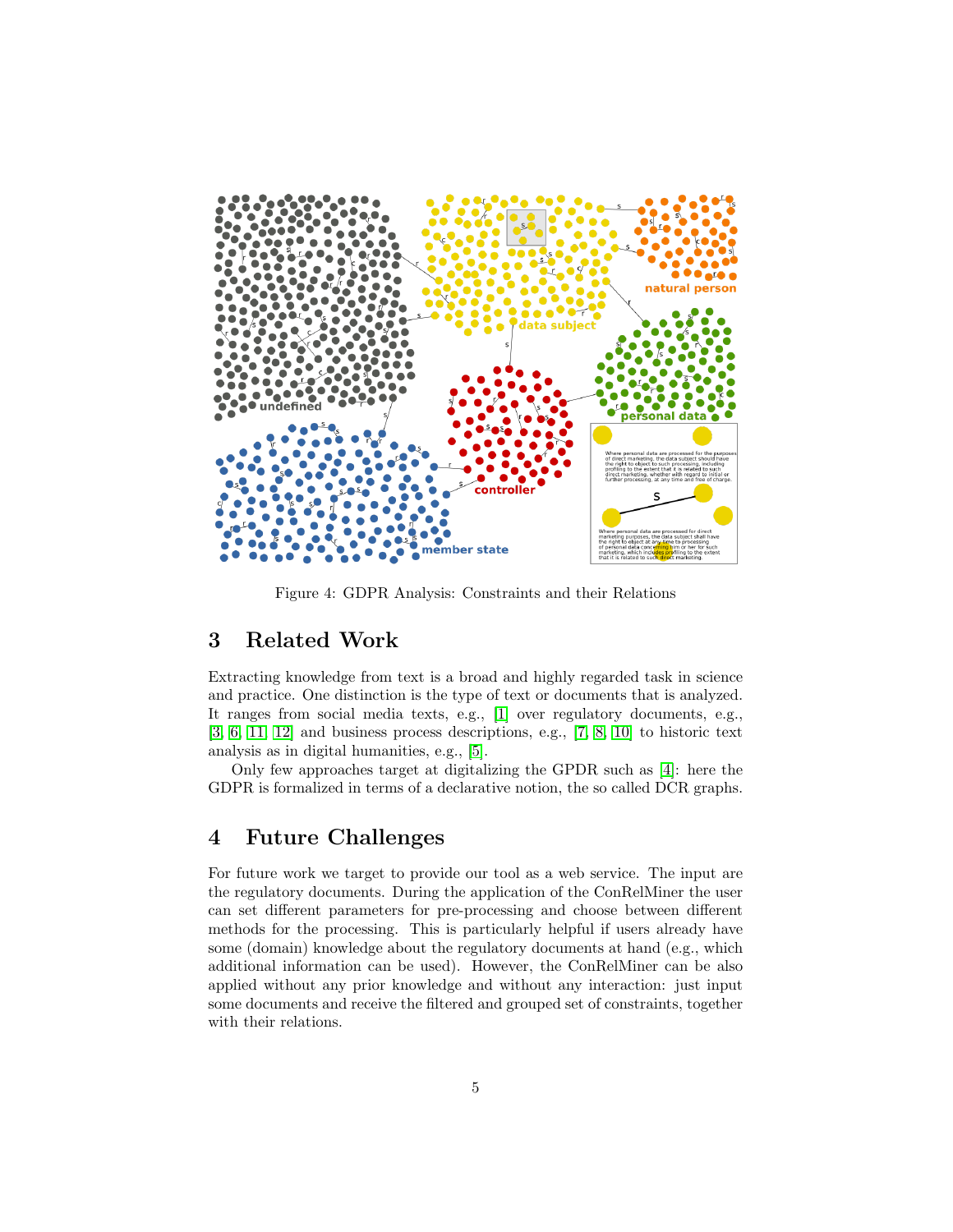### Acknowledgment

This work has been funded by the Vienna Science and Technology Fund (WWTF) through project ICT15-072.

### References

- <span id="page-5-3"></span>[1] C. C. Aggarwal and H. Wang. Text mining in social networks. In Social Network Data Analytics, pages 353–378. 2011.
- <span id="page-5-0"></span>[2] C. C. Aggarwal and C. Zhai. Mining text data. Springer Science & Business Media, 2012.
- <span id="page-5-4"></span>[3] I. S. Bajwa, M. G. Lee, and B. Bordbar. SBVR business rules generation from natural language specification. In AAAI spring symposium: AI for business agility, pages 2–8, 2011.
- <span id="page-5-2"></span>[4] S. Debois, T. T. Hildebrandt, P. H. Laursen, and K. R. Ulrik. Declarative process mining for DCR graphs. In Proceedings of the Symposium on Applied Computing, SAC 2017, Marrakech, Morocco, April 3-7, 2017, pages 759–764, 2017.
- <span id="page-5-9"></span>[5] A. Don, E. Zheleva, M. Gregory, S. Tarkan, L. Auvil, T. E. Clement, B. Shneiderman, and C. Plaisant. Discovering interesting usage patterns in text collections: integrating text mining with visualization. In Proceedings of the Sixteenth ACM Conference on Information and Knowledge Management, CIKM 2007, Lisbon, Portugal, November 6-10, 2007, pages 213–222, 2007.
- <span id="page-5-5"></span>[6] M. Dragoni, S. Villata, W. Rizzi, and G. Governatori. Combining nlp approaches for rule extraction from legal documents. In 1st Workshop on MIning and REasoning with Legal texts (MIREL 2016), 2016.
- <span id="page-5-6"></span>[7] F. Friedrich, J. Mendling, and F. Puhlmann. Process model generation from natural language text. In International Conference on Advanced Information Systems Engineering, pages 482–496. Springer, 2011.
- <span id="page-5-7"></span>[8] A. Ghose, G. Koliadis, and A. Chueng. Process discovery from model and text artefacts. In Services, 2007 IEEE Congress on, pages 167–174. IEEE, 2007.
- <span id="page-5-1"></span>[9] F. Nazir, W. H. Butt, M. W. Anwar, and M. A. K. Khattak. The applications of natural language processing (NLP) for software requirement engineering-a systematic literature review. In International Conference on Information Science and Applications, pages 485–493. Springer, 2017.
- <span id="page-5-8"></span>[10] M. Riefer, S. F. Ternis, and T. Thaler. Mining process models from natural language text: A state-of-the-art analysis. Multikonferenz Wirtschaftsin $formatik$  (MKWI-16), March, pages 9–11, 2016.